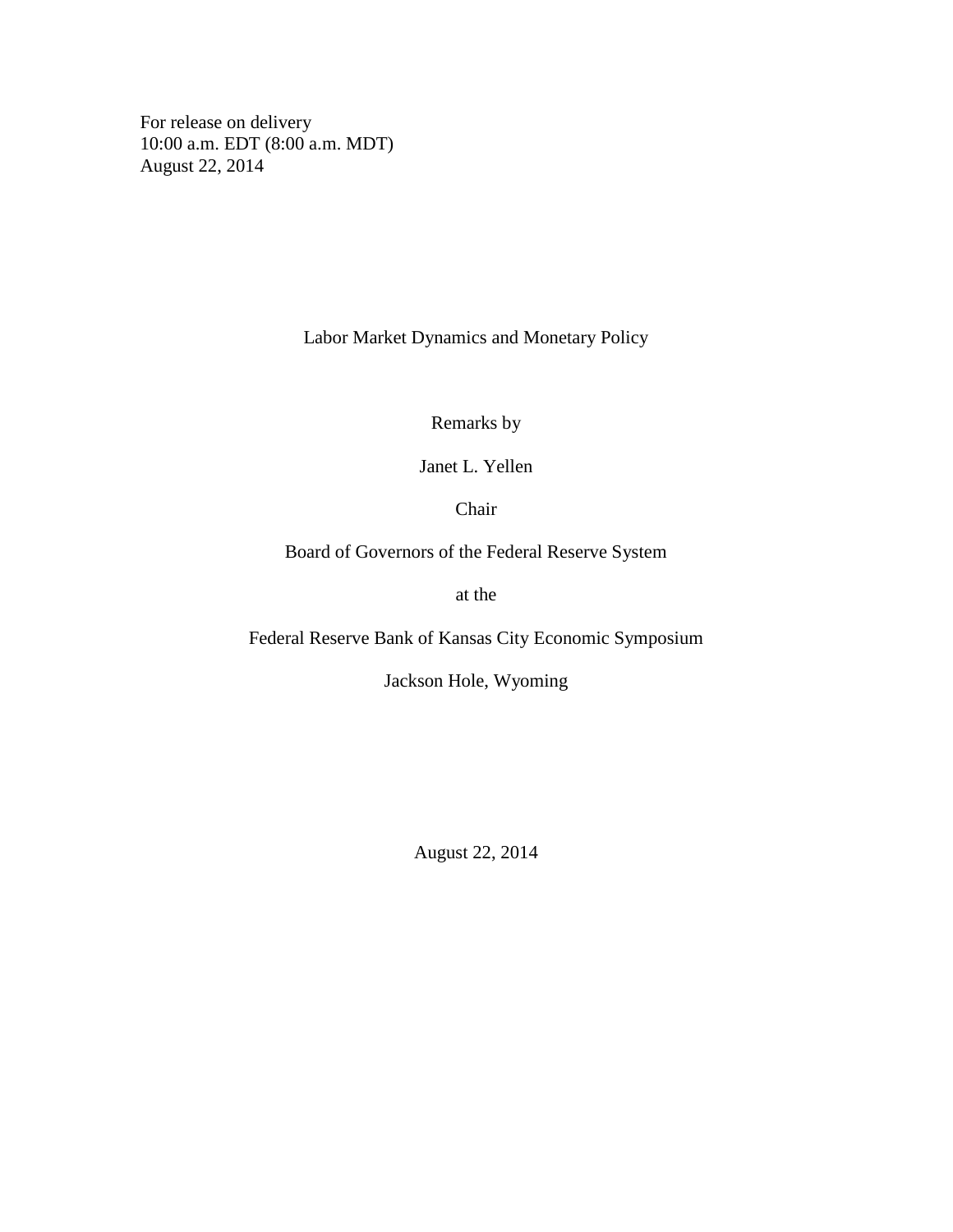In the five years since the end of the Great Recession, the economy has made considerable progress in recovering from the largest and most sustained loss of employment in the United States since the Great Depression.<sup>1</sup> More jobs have now been created in the recovery than were lost in the downturn, with payroll employment in May of this year finally exceeding the previous peak in January 2008. Job gains in 2014 have averaged 230,000 a month, up from the 190,000 a month pace during the preceding two years. The unemployment rate, at 6.2 percent in July, has declined nearly 4 percentage points from its late 2009 peak. Over the past year, the unemployment rate has fallen considerably, and at a surprisingly rapid pace. These developments are encouraging, but it speaks to the depth of the damage that, five years after the end of the recession, the labor market has yet to fully recover.

The Federal Reserve's monetary policy objective is to foster maximum employment and price stability. In this regard, a key challenge is to assess just how far the economy now stands from the attainment of its maximum employment goal. Judgments concerning the size of that gap are complicated by ongoing shifts in the structure of the labor market and the possibility that the severe recession caused persistent changes in the labor market's functioning.

These and other questions about the labor market are central to the conduct of monetary policy, so I am pleased that the organizers of this year's symposium chose labor market dynamics as its theme. My colleagues on the Federal Open Market Committee (FOMC) and I look to the presentations and discussions over the next two days for insights into possible changes that are affecting the labor market. I expect,

<sup>&</sup>lt;sup>1</sup> Nonfarm employment contracted by 6.3 percent from its peak in 2008 to its trough in early 2010, compared with a 5.2 percent loss in the 1948-49 recession, previously the largest since the 1930s.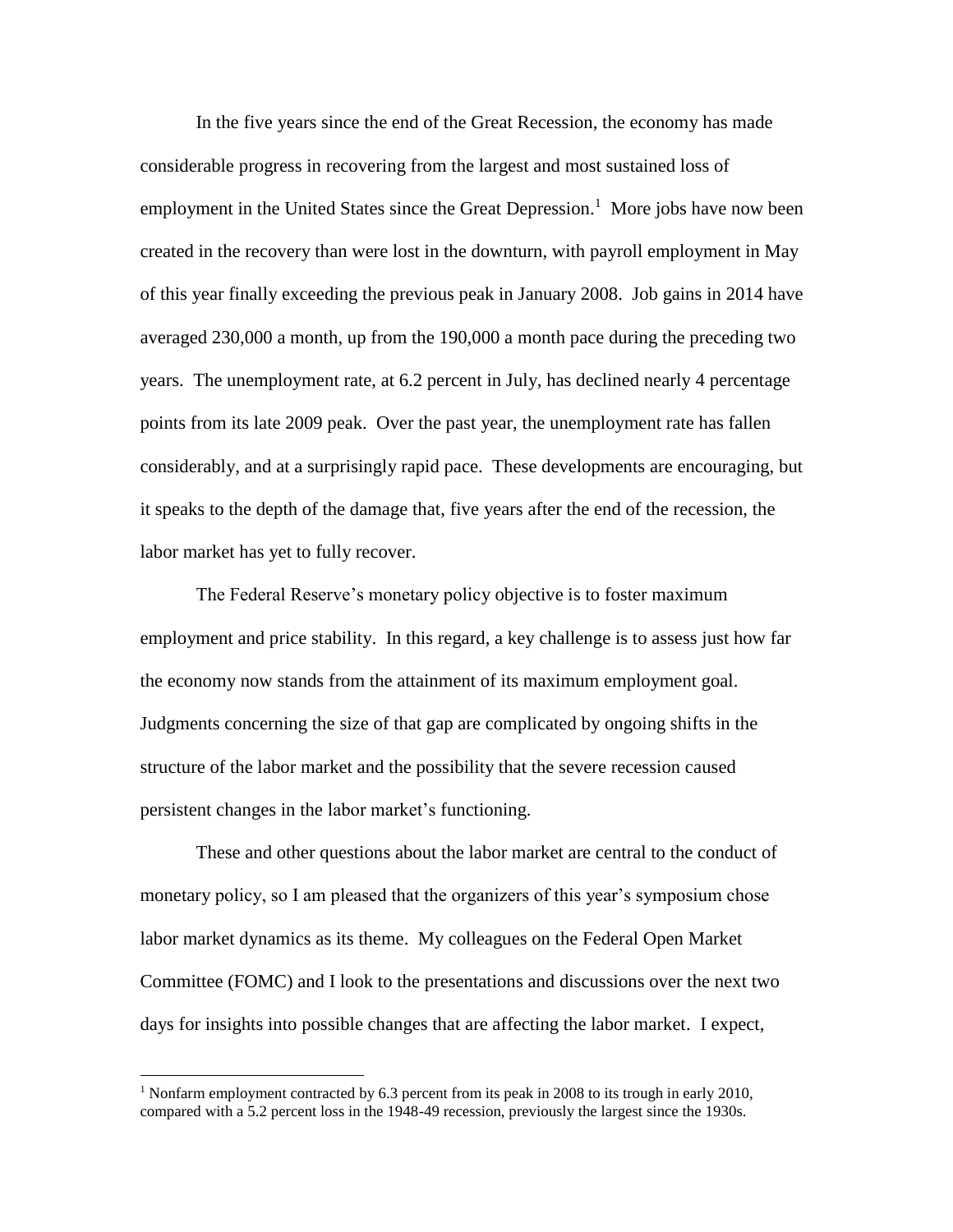however, that our understanding of labor market developments and their potential implications for inflation will remain far from perfect. As a consequence, monetary policy ultimately must be conducted in a pragmatic manner that relies not on any particular indicator or model, but instead reflects an ongoing assessment of a wide range of information in the context of our ever-evolving understanding of the economy.

## **The Labor Market Recovery and Monetary Policy**

In my remarks this morning, I will review a number of developments related to the functioning of the labor market that have made it more difficult to judge the remaining degree of slack. Differing interpretations of these developments affect judgments concerning the appropriate path of monetary policy. Before turning to the specifics, however, I would like to provide some context concerning the role of the labor market in shaping monetary policy over the past several years. During that time, the FOMC has maintained a highly accommodative monetary policy in pursuit of its congressionally mandated goals of maximum employment and stable prices. The Committee judged such a stance appropriate because inflation has fallen short of our 2 percent objective while the labor market, until recently, operated very far from any reasonable definition of maximum employment.

The FOMC's current program of asset purchases began when the unemployment rate stood at 8.1 percent and progress in lowering it was expected to be much slower than desired. The Committee's objective was to achieve a substantial improvement in the outlook for the labor market, and as progress toward this goal has materialized, we have reduced our pace of asset purchases and expect to complete this program in October. In addition, in December 2012, the Committee modified its forward guidance for the federal

 $-2 -$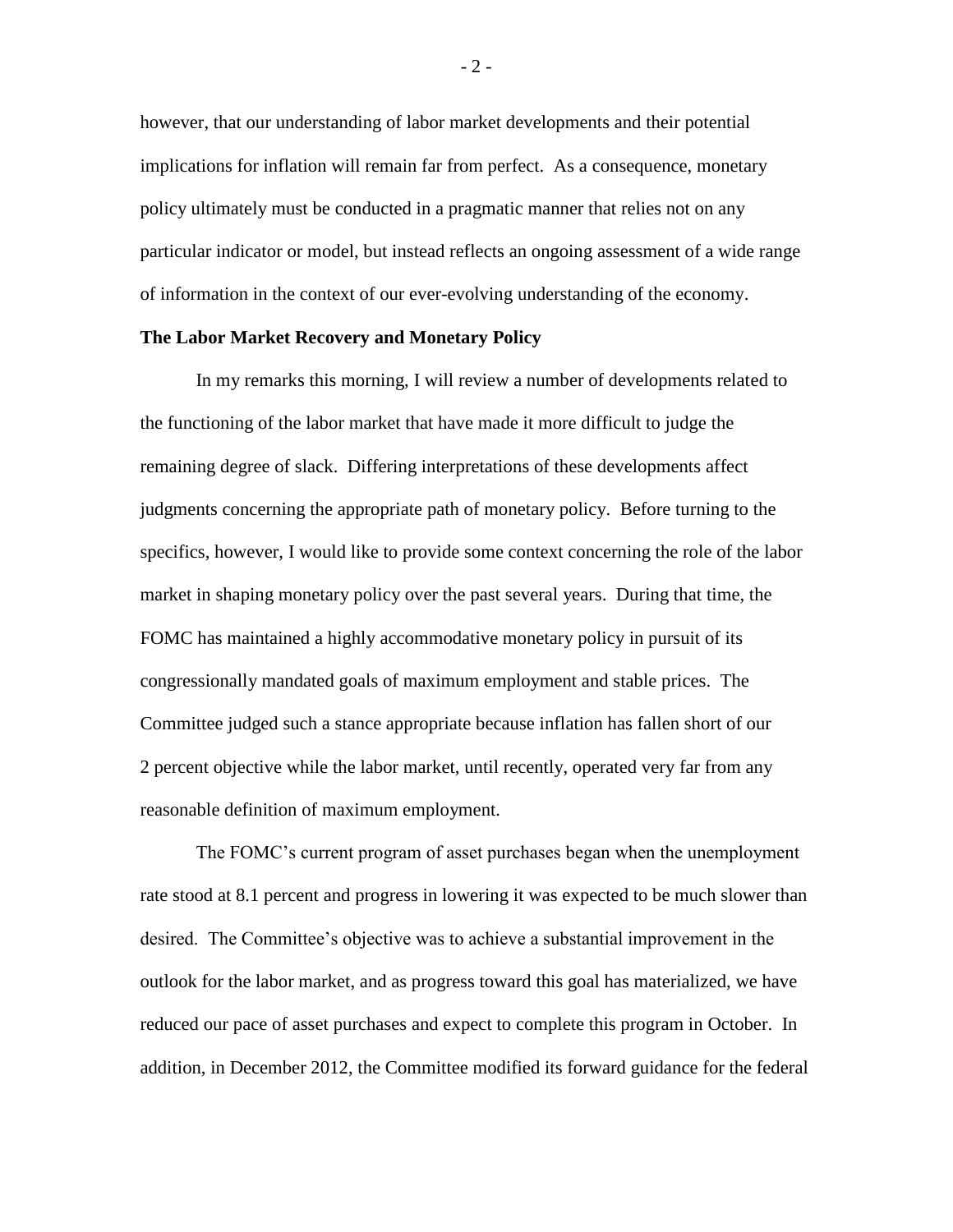funds rate, stating that "as long as the unemployment rate remains above 6-1/2 percent, inflation between one and two years ahead is projected to be no more than a half percentage point above the Committee's 2 percent longer-run goal, and longer-term inflation expectations continue to be well anchored," the Committee would not even consider raising the federal funds rate above the 0 to  $1/4$  percent range.<sup>2</sup> This "threshold based" forward guidance was deemed appropriate under conditions in which inflation was subdued and the economy remained unambiguously far from maximum employment.

Earlier this year, however, with the unemployment rate declining faster than had been anticipated and nearing the 6-1/2 percent threshold, the FOMC recast its forward guidance, stating that "in determining how long to maintain the current 0 to 1/4 percent target range for the federal funds rate, the Committee would assess progress--both realized and expected--toward its objectives of maximum employment and 2 percent inflation."<sup>3</sup> As the recovery progresses, assessments of the degree of remaining slack in the labor market need to become more nuanced because of considerable uncertainty about the level of employment consistent with the Federal Reserve's dual mandate. Indeed, in its 2012 statement on longer-run goals and monetary policy strategy, the FOMC explicitly recognized that factors determining maximum employment "may change over time and may not be directly measurable," and that assessments of the level of maximum employment "are necessarily uncertain and subject to revision."<sup>4</sup> Accordingly, the

<sup>&</sup>lt;sup>2</sup> See paragraph 5 in Board of Governors of the Federal Reserve System (2012), "Federal Reserve Issues FOMC Statement," press release, December 12,

www.federalreserve.gov/newsevents/press/monetary/20121212a.htm.

<sup>&</sup>lt;sup>3</sup> See paragraph 5 in Board of Governors of the Federal Reserve System (2014), "Federal Reserve Issues FOMC Statement," press release, March 19,

www.federalreserve.gov/newsevents/press/monetary/20140319a.htm.

<sup>4</sup> See paragraph 5 in Board of Governors of the Federal Reserve System (2012), "Federal Reserve Issues FOMC Statement of Longer-Run Goals and Policy Strategy," press release, January 25,

www.federalreserve.gov/newsevents/press/monetary/20120125c.htm.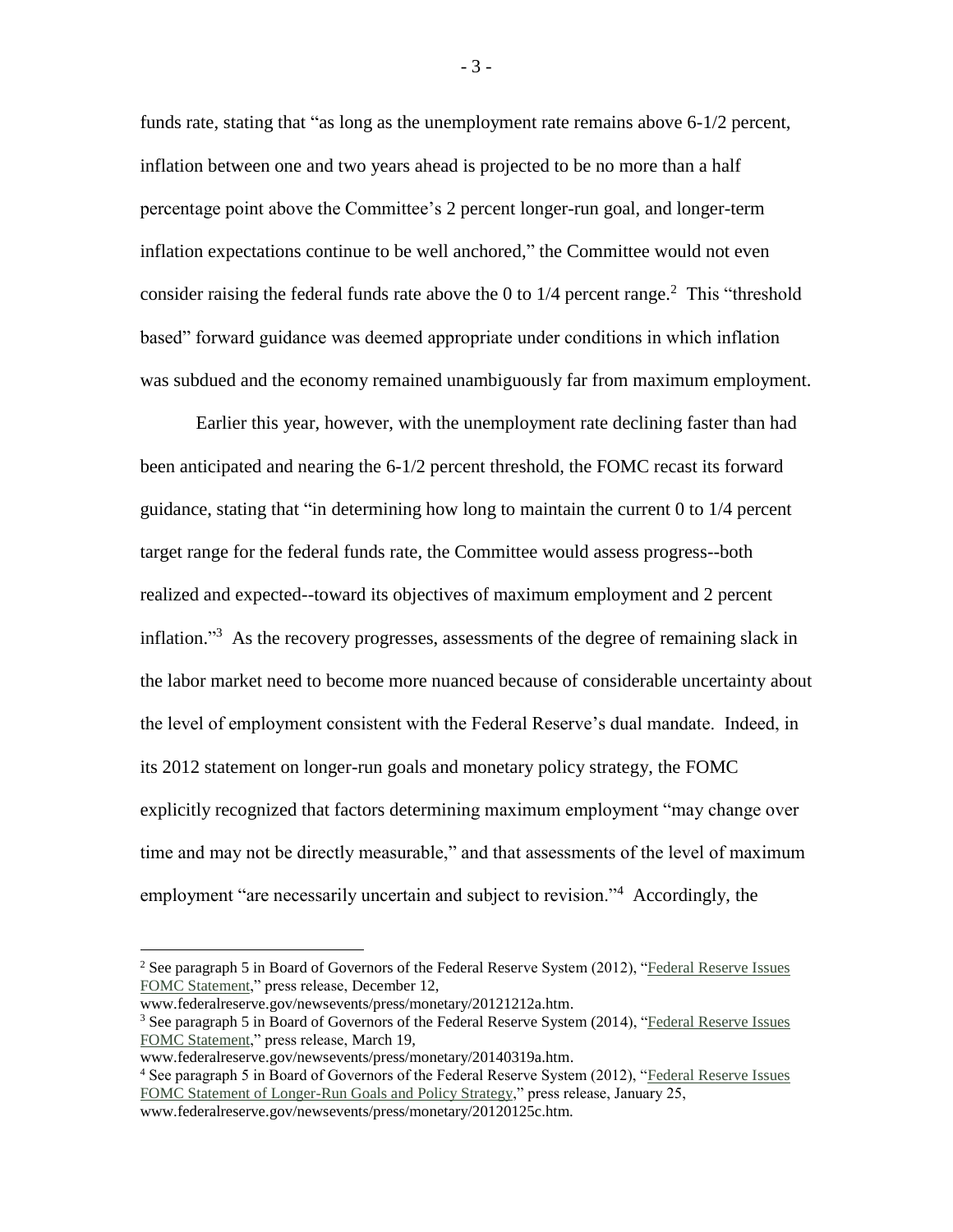reformulated forward guidance reaffirms the FOMC's view that policy decisions will not be based on any single indicator, but will instead take into account a wide range of information on the labor market, as well as inflation and financial developments.<sup>5</sup>

## **Interpreting Labor Market Surprises: Past and Future**

 $\overline{a}$ 

The assessment of labor market slack is rarely simple and has been especially challenging recently. Estimates of slack necessitate difficult judgments about the magnitudes of the cyclical and structural influences affecting labor market variables, including labor force participation, the extent of part-time employment for economic reasons, and labor market flows, such as the pace of hires and quits. A considerable body of research suggests that the behavior of these and other labor market variables has changed since the Great Recession.<sup>6</sup> Along with cyclical influences, significant structural factors have affected the labor market, including the aging of the workforce and other demographic trends, possible changes in the underlying degree of dynamism in the labor market, and the phenomenon of "polarization"--that is, the reduction in the relative number of middle-skill jobs. $<sup>7</sup>$ </sup>

<sup>&</sup>lt;sup>5</sup> The central role of labor market conditions in monetary policy deliberations has also been apparent abroad. Last year the Bank of England announced its intention not to raise its policy rate at least until the unemployment rate reached 7 percent, subject to conditions on inflation and financial stability. Since that time, the unemployment rate in the United Kingdom has dropped unexpectedly rapidly, prompting policymakers to consider data beyond this single indicator when assessing the extent of spare capacity in the U.K. economy. As in the United States, an unexpectedly swift decline in unemployment has raised questions about the structural and cyclical effects of a severe recession.

 $6$  For a discussion of important differences in the evolution of labor market conditions during the Great Recession relative to typical postwar patterns, see Henry S. Farber (2011), "Job Loss in the Great Recession: Historical Perspective from the Displaced Workers Survey, 1984-2010," NBER Working Paper Series 17040 (Cambridge, Mass.: National Bureau of Economic Research, May).

 $<sup>7</sup>$  For convenience, the analysis here is presented as if cyclical factors and structural factors can be neatly</sup> delineated. In reality, the line between the two may be indistinct. Moreover, what begins as cyclical weakness may evolve into structural damage. For a discussion of the strategic issues that arise when policymakers believe such evolution from cyclical to structural to be an important feature of the economy, see Dave Reifschneider, William Wascher, and David Wilcox (2013), "Aggregate Supply in the United States: Recent Developments and Implications for the Conduct of Monetary Policy," Finance and Economics Discussion Series 2013-77 (Washington: Board of Governors of the Federal Reserve System, November), www.federalreserve.gov/pubs/feds/2013/201377/201377abs.html.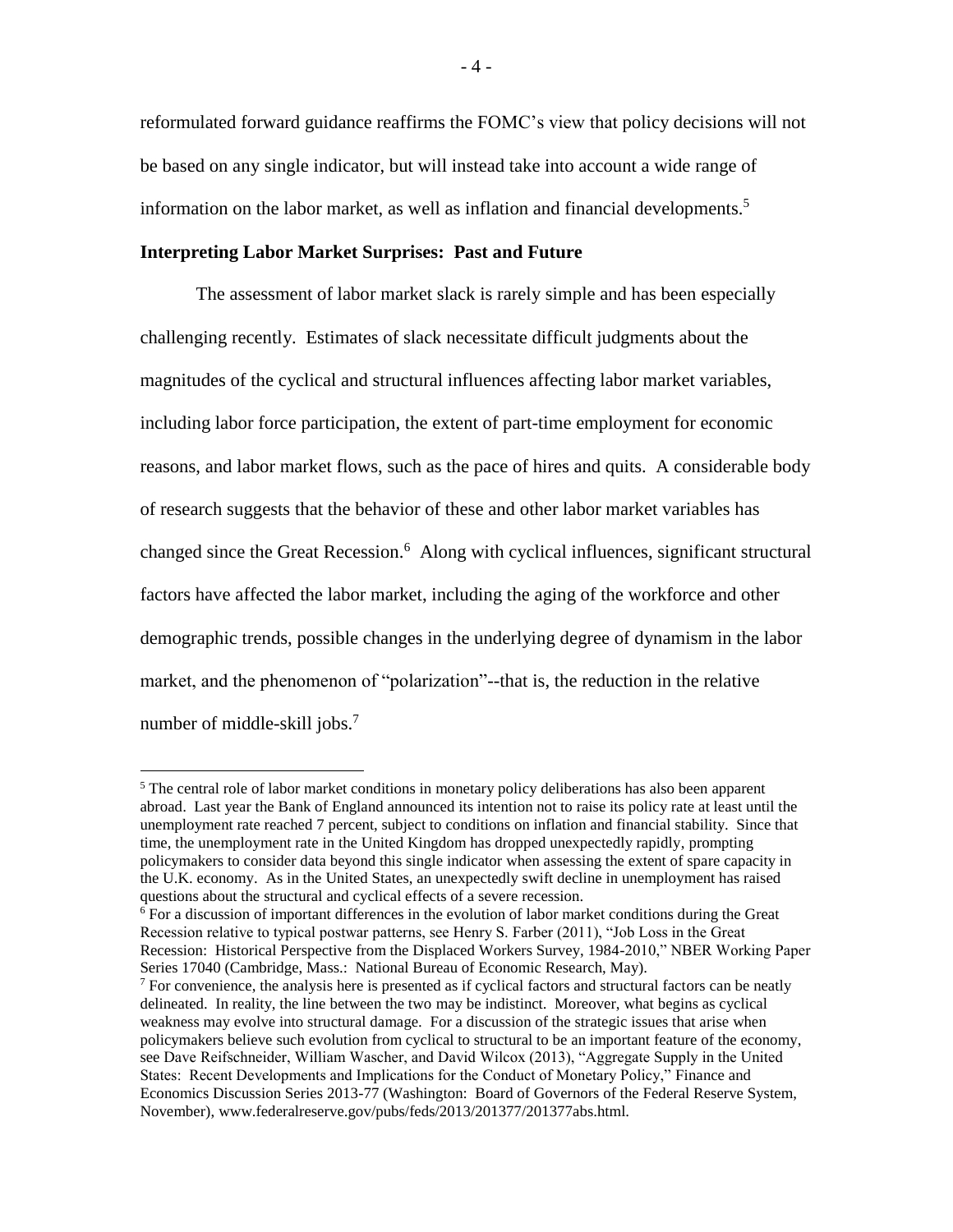Consider first the behavior of the labor force participation rate, which has declined substantially since the end of the recession even as the unemployment rate has fallen. As a consequence, the employment-to-population ratio has increased far less over the past several years than the unemployment rate alone would indicate, based on past experience. For policymakers, the key question is: What portion of the decline in labor force participation reflects structural shifts and what portion reflects cyclical weakness in the labor market? If the cyclical component is abnormally large, relative to the unemployment rate, then it might be seen as an additional contributor to labor market slack.

Labor force participation peaked in early 2000, so its decline began well before the Great Recession. A portion of that decline clearly relates to the aging of the baby boom generation. But the pace of decline accelerated with the recession. As an accounting matter, the drop in the participation rate since 2008 can be attributed to increases in four factors: retirement, disability, school enrollment, and other reasons, including worker discouragement.<sup>8</sup> Of these, greater worker discouragement is most directly the result of a weak labor market, so we could reasonably expect further increases in labor demand to pull a sizable share of discouraged workers back into the workforce. Indeed, the flattening out of the labor force participation rate since late last year could partly reflect discouraged workers rejoining the labor force in response to the significant improvements that we have seen in labor market conditions. If so, the cyclical shortfall in labor force participation may have diminished.

 $\overline{a}$ 

- 5 -

<sup>8</sup> See Shigeru Fujita (2014), "On the Causes of Declines in the Labor Force Participation Rate," Federal Reserve Bank of Philadelphia, *Research Rap*, special report, February 6,

http://philadelphiafed.org/research-and-data/publications/research-rap/2013/on-the-causes-of-declines-inthe-labor-force-participation-rate.pdf.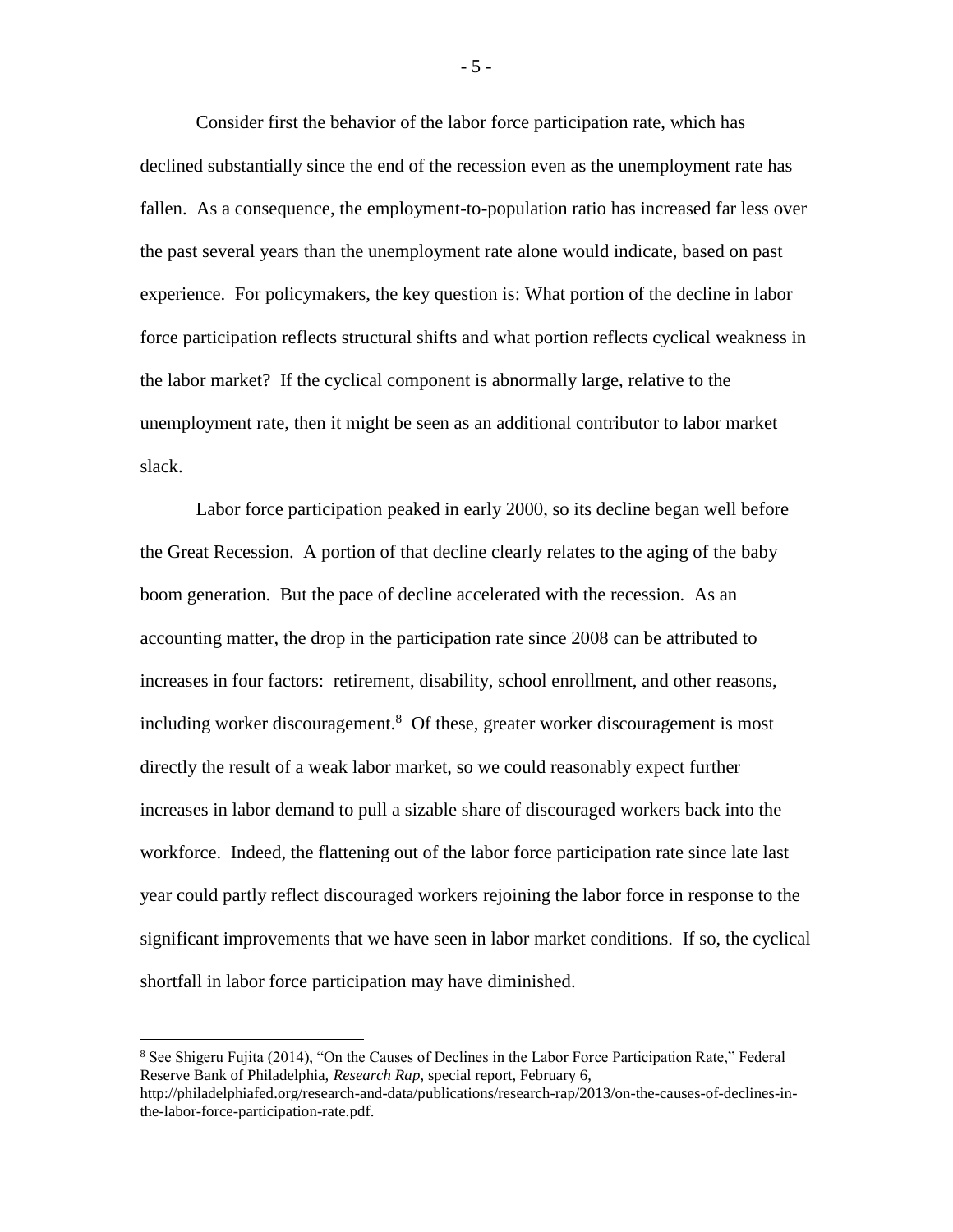What is more difficult to determine is whether some portion of the increase in disability rates, retirements, and school enrollments since the Great Recession reflects cyclical forces. While structural factors have clearly and importantly affected each of these three trends, some portion of the decline in labor force participation resulting from these trends could be related to the recession and slow recovery and therefore might reverse in a stronger labor market.<sup>9</sup> Disability applications and educational enrollments typically are affected by cyclical factors, and existing evidence suggests that the elevated levels of both may partly reflect perceptions of poor job prospects.<sup>10</sup> Moreover, the rapid pace of retirements over the past few years might reflect some degree of pull-forward of future retirements in the face of a weak labor market. If so, retirements might contribute

 $\overline{a}$ 

%20The%20Financial%20Crisis%20and%20College%20Enrollment%20-%20July%202013.pdf. <sup>10</sup> For surveys of students who report job prospects as an important factor for attending or prolonging school, see John H. Pryor, Kevin Eagan, Laura Palucki Blake, Sylvia Hurtado, Jennifer Berdan, and Matthew H. Case (2012), *The American Freshman: National Norms Fall 2012* (Los Angeles: Higher Education Research Institute at the University of California, Los Angeles),

<sup>9</sup> On disability, see Mark Duggan and Scott A. Imberman (2009), "Why Are the Disability Rolls Skyrocketing? The Contribution of Population Characteristics, Economic Conditions, and Program Generosity," in David M. Cutler and David A. Wise, eds., *Health at Older Ages: The Causes and Consequences of Declining Disability among the Elderly* (Chicago: University of Chicago Press), pp. 337-79; and David H. Autor (2011), "The Unsustainable Rise of the Disability Rolls in the United States: Causes, Consequences, and Policy Options," NBER Working Paper Series 17697 (Cambridge, Mass.: National Bureau of Economic Research, December). For a focus on developments within the Great Recession, see David M. Cutler, Ellen Meara, and Seth Richards-Shubik (2012), "Unemployment and Disability: Evidence from the Great Recession," NBER Retirement Research Center Paper Series NB 12-12 (Cambridge, Mass.: National Bureau of Economic Research, September). On school enrollment, see Bridget Terry Long (2013), "The Financial Crisis and College Enrollment: How Have Students and Their Families Responded?" working paper (Cambridge, Mass.: Harvard University, July), http://isites.harvard.edu/fs/docs/icb.topic1232989.files/BLong%20-

http://heri.ucla.edu/monographs/TheAmericanFreshman2012.pdf. On the cyclicality of college enrollment, see Andrew Barr and Sarah Turner (2013), "Down and Enrolled: An Examination of the Enrollment Response to Cyclical Trends and Job Loss," paper presented at the PERC Applied Microeconomics workshop, held at Texas A&M University, College Station, Texas, March 20,

https://econweb.tamu.edu/common/files/workshops/PERC%20Applied%20Microeconomics/2013\_3\_20\_S arah Turner.pdf. For research showing that the high numbers of workers seeking disability status is correlated with sectoral employment declines and demographics and not correlated with the rate of workplace injuries, see Norma B. Coe and Matthew S. Rutledge (2013), "Why Did Disability Allowance Rates Rise in the Great Recession?" Center for Retirement Research paper 13-11 (Chestnut Hill, Mass.: Center for Retirement Research at Boston College, August), http://crr.bc.edu/wpcontent/uploads/2013/08/IB\_13-11-508.pdf; and John Merline (2012), "The Sharp Rise in Disability

Claims," Federal Reserve Bank of Richmond, *Region Focus* (Second/Third Quarter), pp. 24-26, www.richmondfed.org/publications/research/region\_focus/2012/q2-3/pdf/feature3.pdf.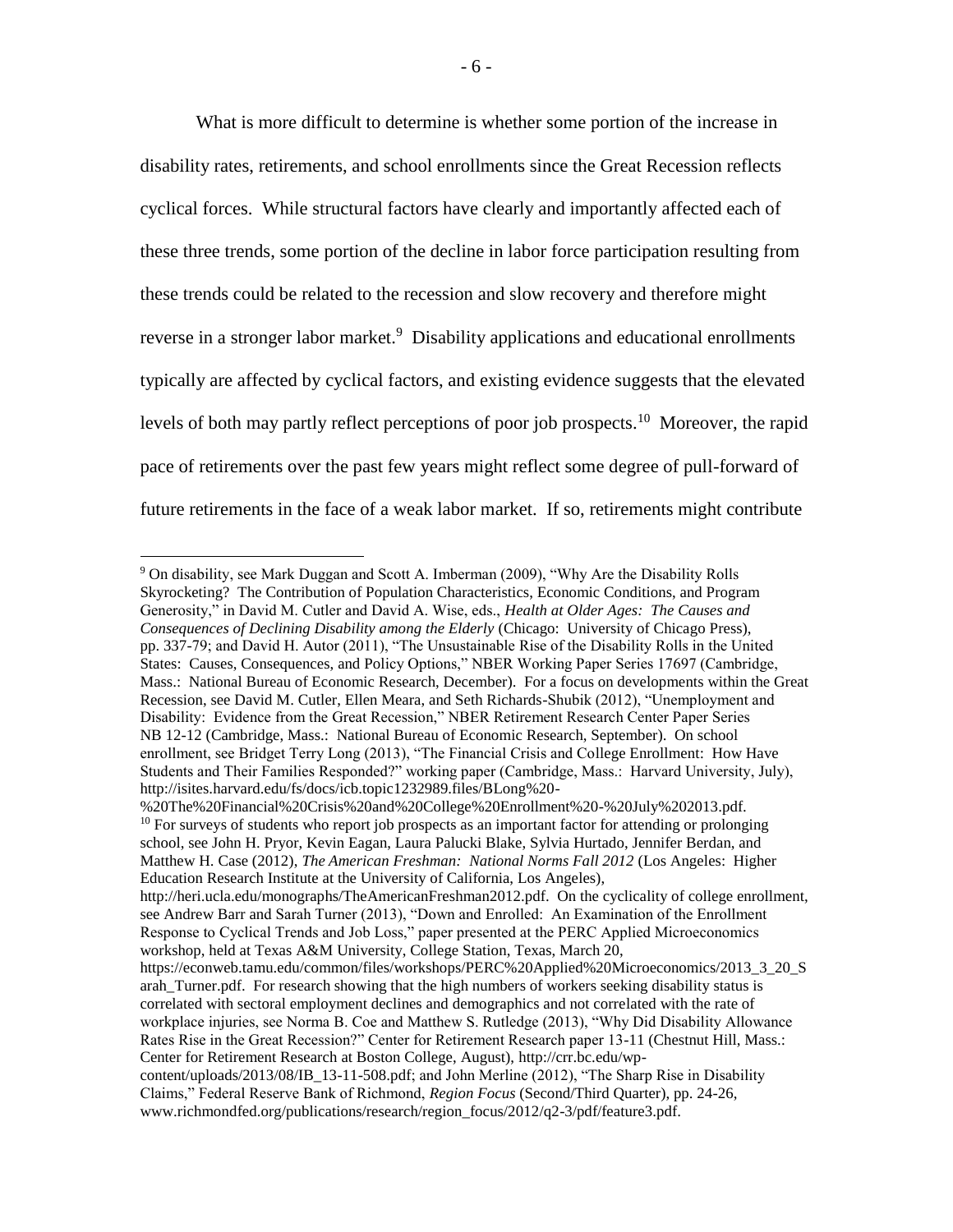less to declining participation in the period ahead than would otherwise be expected based on the aging workforce.<sup>11</sup>

A second factor bearing on estimates of labor market slack is the elevated number of workers who are employed part time but desire full-time work (those classified as "part time for economic reasons"). At nearly 5 percent of the labor force, the number of such workers is notably larger, relative to the unemployment rate, than has been typical historically, providing another reason why the current level of the unemployment rate may understate the amount of remaining slack in the labor market. Again, however, some portion of the rise in involuntary part-time work may reflect structural rather than cyclical factors. For example, the ongoing shift in employment away from goods production and toward services, a sector which historically has used a greater portion of part-time workers, may be boosting the share of part-time jobs. Likewise, the continuing decline of middle-skill jobs, some of which could be replaced by part-time jobs, may raise the share of part-time jobs in overall employment.<sup>12</sup> Despite these challenges in assessing where the share of those employed part time for economic reasons may settle in

 $\overline{a}$ 

- 7 -

 $<sup>11</sup>$  The effects of the Great Recession on retirements are difficult to identify. During the recession and</sup> immediately after, the losses in wealth may have put upward pressure on labor force participation; the persistently weak labor market may have subsequently contributed to more retirements and thus put downward pressure on participation. Perhaps as a result of these confounding forces, early research on the effects of the Great Recession on retirement finds unclear results. For example, see Alan L. Gustman, Thomas L. Steinmeier, and Nahid Tabatabai (2011), "How Did the Recession of 2007-2009 Affect the Wealth and Retirement of the Near Retirement Age Population in the Health and Retirement Study?" NBER Working Paper Series 17547 (Cambridge, Mass.: National Bureau of Economic Research, October). For a discussion of these developments, see Richard W. Johnson (2012), "Older Workers, Retirement, and the Great Recession" (Stanford, Calif.: Russell Sage Foundation and the Stanford Center on Poverty and Inequality, October), http://web.stanford.edu/group/recessiontrends/cgibin/web/sites/all/themes/barron/pdf/Retirement\_fact\_sheet.pdf.

<sup>&</sup>lt;sup>12</sup> See Tomaz Cajner, Dennis Mawhirter, Christopher Nekarda, and David Ratner (2014), "Why Is Involuntary Part-Time Work Elevated?" FEDS Notes (Washington: Board of Governors of the Federal Reserve System, April 14), www.federalreserve.gov/econresdata/notes/feds-notes/2014/why-isinvoluntary-part-time-work-elevated-20140414.html; and Murat Tasci and Jessica Ice (2014), "Job Polarization and the Great Recession," Federal Reserve Bank of Cleveland, *Economic Trends* (May 28), www.clevelandfed.org/research/trends/2014/0614/01labmar.cfm?WT.oss=murat tasci&WT.oss\_r=380.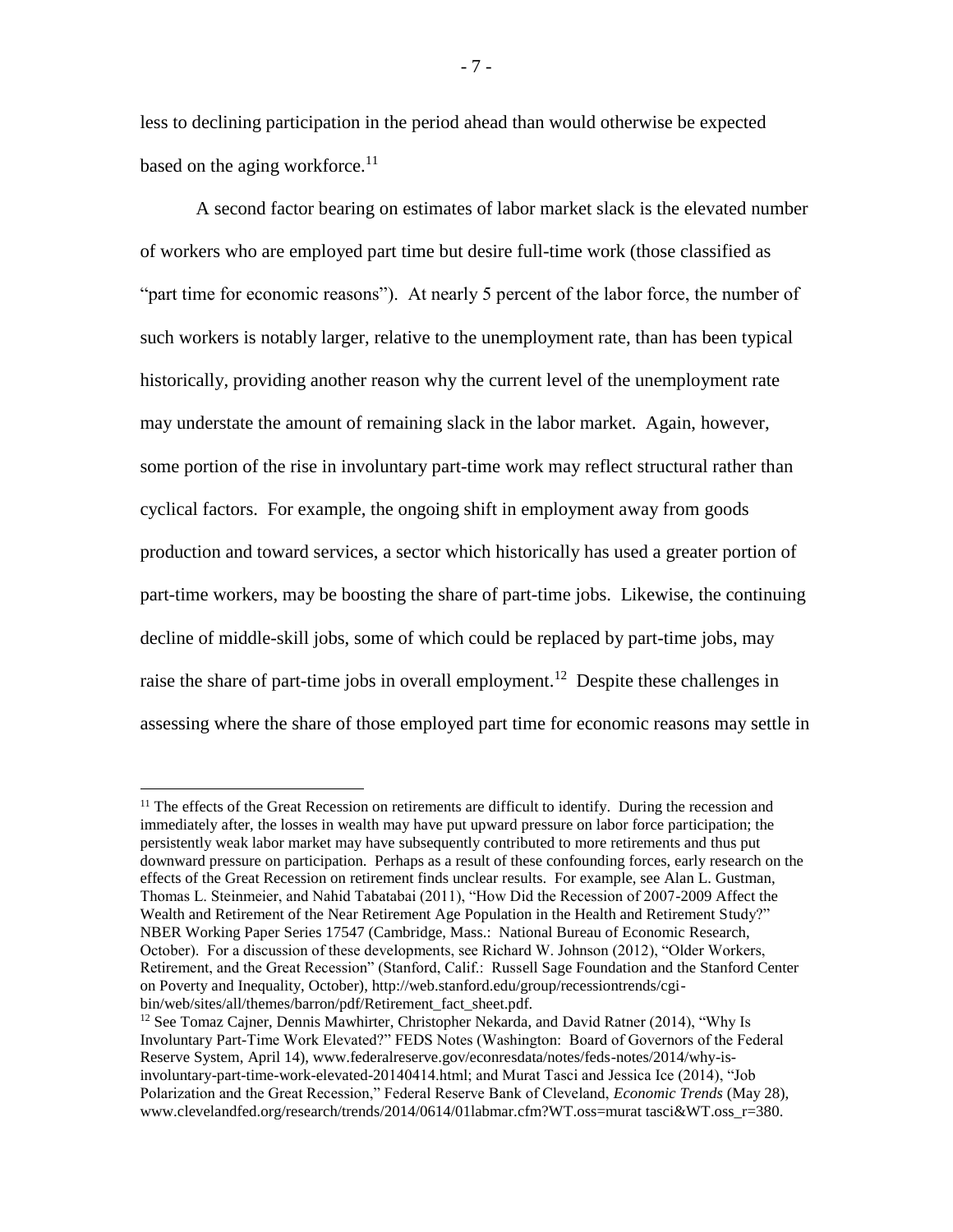the long run, the sharp run-up in involuntary part-time employment during the recession and its slow decline thereafter suggest that cyclical factors are significant.

Private sector labor market flows provide additional indications of the strength of the labor market. For example, the quits rate has tended to be pro-cyclical, since more workers voluntarily quit their jobs when they are more confident about their ability to find new ones and when firms are competing more actively for new hires. Indeed, the quits rate has picked up with improvements in the labor market over the past year, but it still remains somewhat depressed relative to its level before the recession. A significant increase in job openings over the past year suggests notable improvement in labor market conditions, but the hiring rate has only partially recovered from its decline during the recession. Given the rise in job vacancies, hiring may be poised to pick up, but the failure of hiring to rise with vacancies could also indicate that firms perceive the prospects for economic growth as still insufficient to justify adding to payrolls. Alternatively, subdued hiring could indicate that firms are encountering difficulties in finding qualified job applicants. As is true of the other indicators I have discussed, labor market flows tend to reflect not only cyclical but also structural changes in the economy. Indeed, these flows may provide evidence of reduced labor market dynamism, which could prove quite persistent.<sup>13</sup> That said, the balance of evidence leads me to conclude

 $<sup>13</sup>$  For an analysis documenting declines in the rates of hiring, layoffs, and quits, along with lower job</sup> creation and destruction, see Steven J. Davis, R. Jason Faberman, and John Haltiwanger (2012), "Labor Market Flows in the Cross Section and over Time," *Journal of Monetary Economics*, vol. 59 (January), pp. 1-18. For a review of a range of evidence and possible explanations, see Henry R. Hyatt and James R. Spletzer (2013), "The Recent Decline in Employment Dynamics," IZA Discussion Paper Series 7231 (Bonn, Germany: Institute for the Study of Labor (IZA), February), http://ftp.iza.org/dp7231.pdf. These authors suggest that much additional work is needed to understand the role of different factors in changes in labor market dynamism. For an analysis that raises the possibility that some of these shifts reflect better job matches, see Raven Molloy, Christopher L. Smith, and Abigail K. Wozniak (2014), "Declining Migration within the U.S.: The Role of the Labor Market," NBER Working Paper Series 20065 (Cambridge, Mass.: National Bureau of Economic Research, April).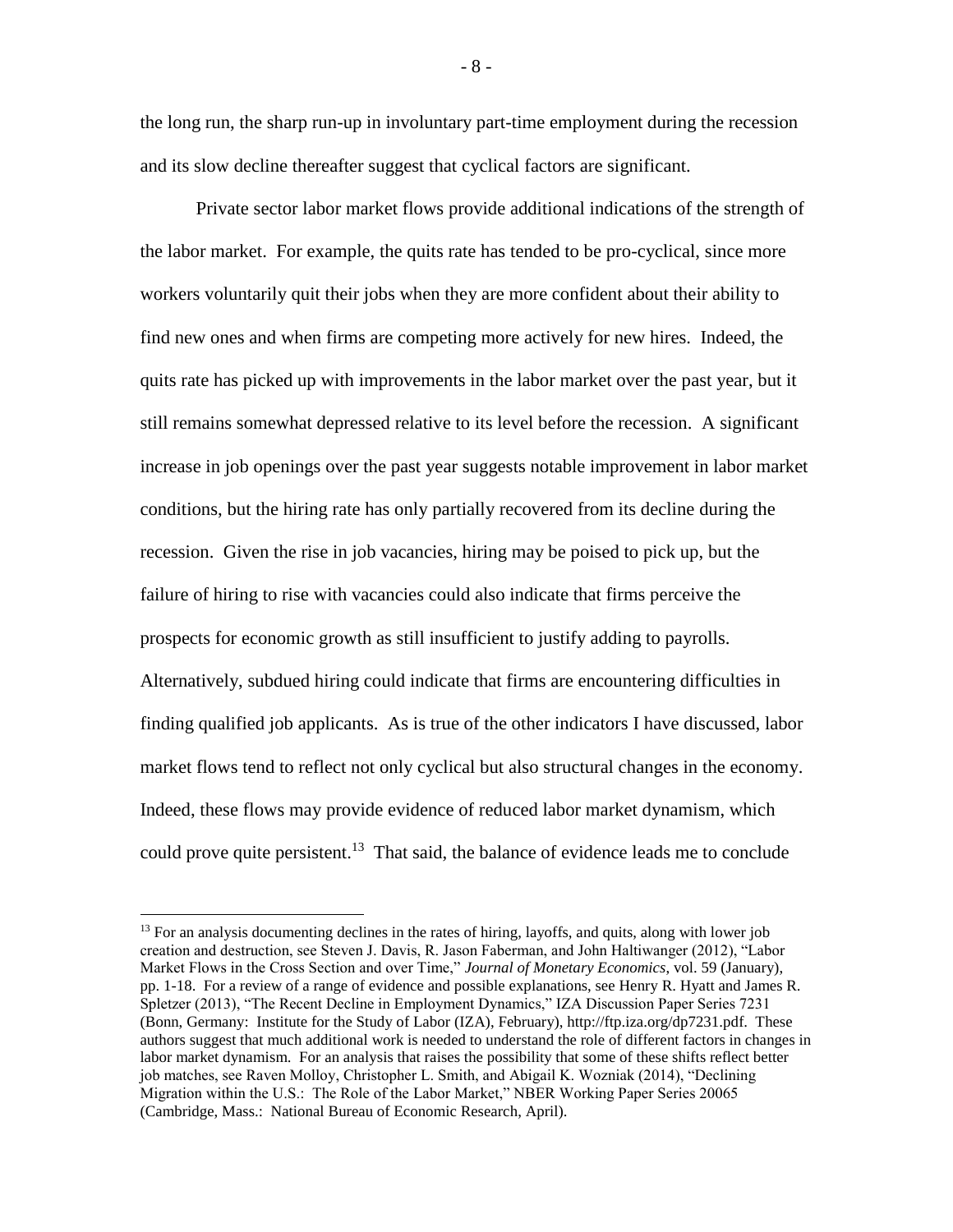that weak aggregate demand has contributed significantly to the depressed levels of quits and hires during the recession and in the recovery.

One convenient way to summarize the information contained in a large number of indicators is through the use of so-called factor models. Following this methodology, Federal Reserve Board staff developed a labor market conditions index from 19 labor market indicators, including four I just discussed.<sup>14</sup> This broadly based metric supports the conclusion that the labor market has improved significantly over the past year, but it also suggests that the decline in the unemployment rate over this period somewhat overstates the improvement in overall labor market conditions.

Finally, changes in labor compensation may also help shed light on the degree of labor market slack, although here, too, there are significant challenges in distinguishing between cyclical and structural influences. Over the past several years, wage inflation, as measured by several different indexes, has averaged about 2 percent, and there has been little evidence of any broad-based acceleration in either wages or compensation. Indeed, in real terms, wages have been about flat, growing less than labor productivity. This pattern of subdued real wage gains suggests that nominal compensation could rise more quickly without exerting any meaningful upward pressure on inflation. And, since wage movements have historically been sensitive to tightness in the labor market, the recent

<sup>&</sup>lt;sup>14</sup> Among the indicators in the "labor market conditions index" are the labor force participation rate, workers classified as part time for economic reasons, hires, and quits. The index does not include the JOLTS job openings series but instead uses the Board staff's composite help-wanted index, which has a longer history; the two measures generally track each other closely. See Hess Chung, Bruce Fallick, Christopher Nekarda, and David Ratner (2014), "Assessing the Change in Labor Market Conditions," FEDS Notes (Washington: Board of Governors of the Federal Reserve System, May 22), www.federalreserve.gov/econresdata/notes/feds-notes/2014/assessing-the-change-in-labor-marketconditions-20140522.html. For a closely related index of labor market conditions, see Craig S. Hakkio and Jonathan L. Willis (2013), "Assessing Labor Market Conditions: The Level of Activity and the Speed of Improvement," Federal Reserve Bank of Kansas City, *Macro Bulletin,* July 18, [www.frbkc.org/publicat/research/macrobulletins/mb13Hakkio-Willis0718.pdf.](http://www.frbkc.org/publicat/research/macrobulletins/mb13Hakkio-Willis0718.pdf)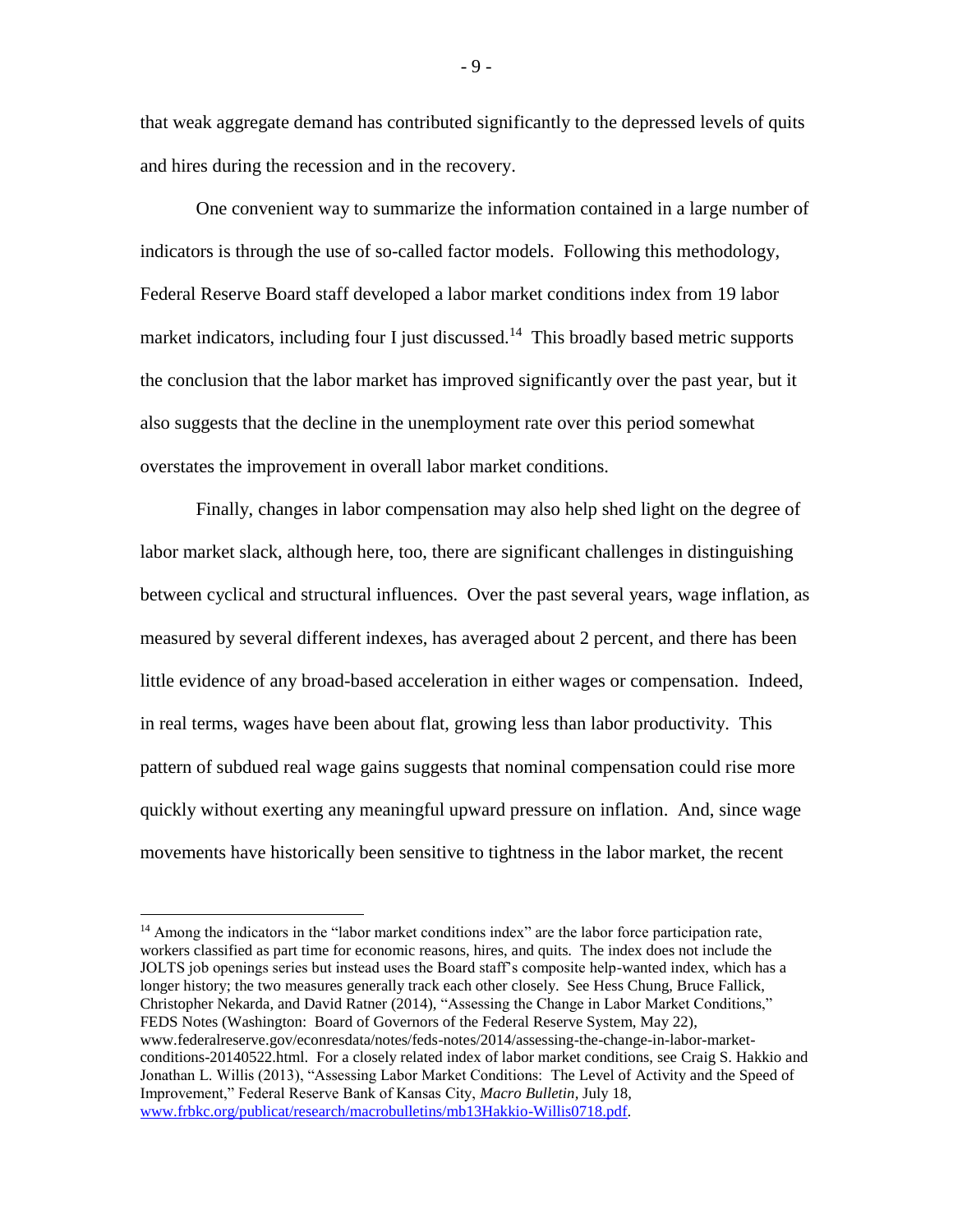behavior of both nominal and real wages point to weaker labor market conditions than would be indicated by the current unemployment rate.

There are three reasons, however, why we should be cautious in drawing such a conclusion. First, the sluggish pace of nominal and real wage growth in recent years may reflect the phenomenon of "pent-up wage deflation."<sup>15</sup> The evidence suggests that many firms faced significant constraints in lowering compensation during the recession and the earlier part of the recovery because of "downward nominal wage rigidity"--namely, an inability or unwillingness on the part of firms to cut nominal wages. To the extent that firms faced limits in reducing real and nominal wages when the labor market was exceptionally weak, they may find that now they do not need to raise wages to attract qualified workers. As a result, wages might rise relatively slowly as the labor market strengthens. If pent-up wage deflation is holding down wage growth, the current very moderate wage growth could be a misleading signal of the degree of remaining slack. Further, wages could begin to rise at a noticeably more rapid pace once pent-up wage deflation has been absorbed.

Second, wage developments reflect not only cyclical but also secular trends that have likely affected the evolution of labor's share of income in recent years. As I noted, real wages have been rising less rapidly than productivity, implying that real unit labor costs have been declining, a pattern suggesting that there is scope for nominal wages to accelerate from their recent pace without creating meaningful inflationary pressure. However, research suggests that the decline in real unit labor costs may partly reflect

<sup>&</sup>lt;sup>15</sup> See Mary Daly and Bart Hobijn (2014), "Downward Nominal Wage Rigidities Bend the Phillips Curve," Working Paper Series 2013-08 (San Francisco: Federal Reserve Bank of San Francisco, January), www.frbsf.org/publications/economics/papers/2013/wp2013-08.pdf.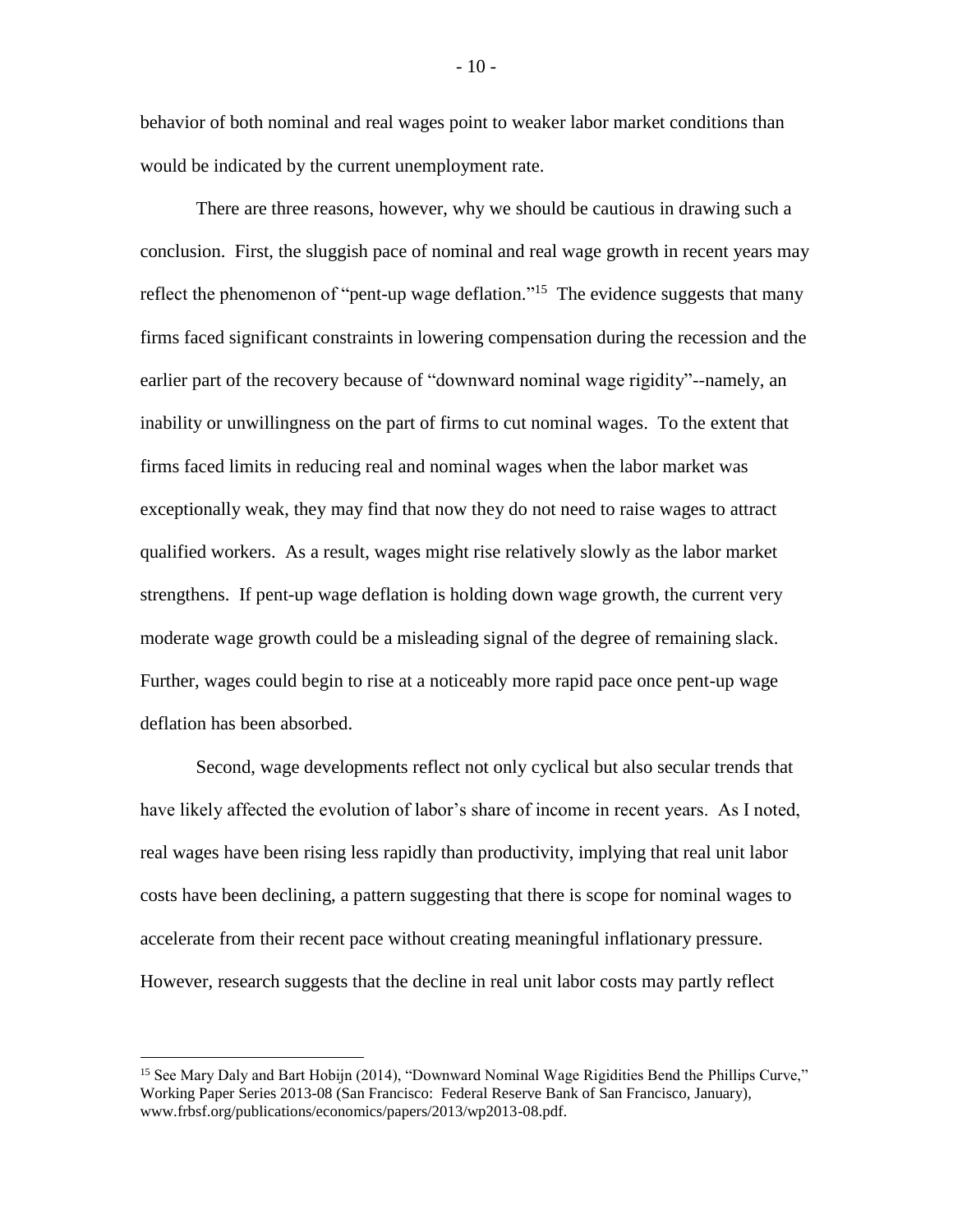secular factors that predate the recession, including changing patterns of production and international trade, as well as measurement issues.<sup>16</sup> If so, productivity growth could continue to outpace real wage gains even when the economy is again operating at its potential.

A third issue that complicates the interpretation of wage trends is the possibility that, because of the dislocations of the Great Recession, transitory wage and price pressures could emerge well before maximum sustainable employment has been reached, although they would abate over time as the economy moves back toward maximum employment.<sup>17</sup> The argument is that workers who have suffered long-term unemployment--along with, perhaps, those who have dropped out of the labor force but would return to work in a stronger economy--face significant impediments to reemployment. In this case, further improvement in the labor market could entail stronger wage pressures for a time before maximum employment has been attained.<sup>18</sup>

<sup>&</sup>lt;sup>16</sup> For a recent study of the decline in labor's share, see Michael W.L. Elsby, Bart Hobijn, and Aysegul Sahin (2013), "The Decline of the U.S. Labor Share," Working Paper Series 2013-27 (San Francisco: Federal Reserve Bank of San Francisco, September), www.frbsf.org/economic-research/files/wp2013- 27.pdf. The notion that the labor share of income is a good measure of slack was prominent in the empirical literature on the New-Keynesian Phillips Curve (for example, see Jordi Galí and Mark Gertler (1999), "Inflation Dynamics: A Structural Econometric Analysis," *Journal of Monetary Economics*, vol. 44 (October), pp. 195-222), and the connections (or lack thereof) between the labor share and traditional measures of slack (in the statistical sense) were highlighted in, among others, Michael T. Kiley (2007), "A Quantitative Comparison of Sticky-Price and Sticky-Information Models of Price Setting," *Journal of Money, Credit and Banking,* vol. 39 (February), pp. 101-25; and Michael T. Kiley (2013), "Output Gaps," *Journal of Macroeconomics,* vol. 37 (September), pp. 1-18. Moreover, recent research has highlighted the challenges that swings in the labor share have presented for the interpretation of inflation developments (for example, Marco Del Negro, Marc P. Giannoni, and Frank Schorfheide (2014), "Inflation in the Great Recession and New Keynesian Models," NBER Working Paper Series 20055 (Cambridge, Mass.: National Bureau of Economic Research, April)).

<sup>&</sup>lt;sup>17</sup> See Glenn D. Rudebusch and John C. Williams (2014), "A Wedge in the Dual Mandate: Monetary Policy and Long-Term Unemployment," Working Paper Series 2014-14 (San Francisco: Federal Reserve Bank of San Francisco, May), www.frbsf.org/economic-research/publications/working-papers/wp2014- 14.pdf.

<sup>&</sup>lt;sup>18</sup> For example, see Alan B. Krueger, Judd Cramer, and David Cho (2014), "Are the Long-Term Unemployed on the Margins of the Labor Market?" paper presented at the Brookings Panel on Economic Activity, held at the Brookings Institution, Washington, March 20-21,

www.brookings.edu/~/media/Projects/BPEA/Spring%202014/2014a\_Krueger.pdf; and Robert J. Gordon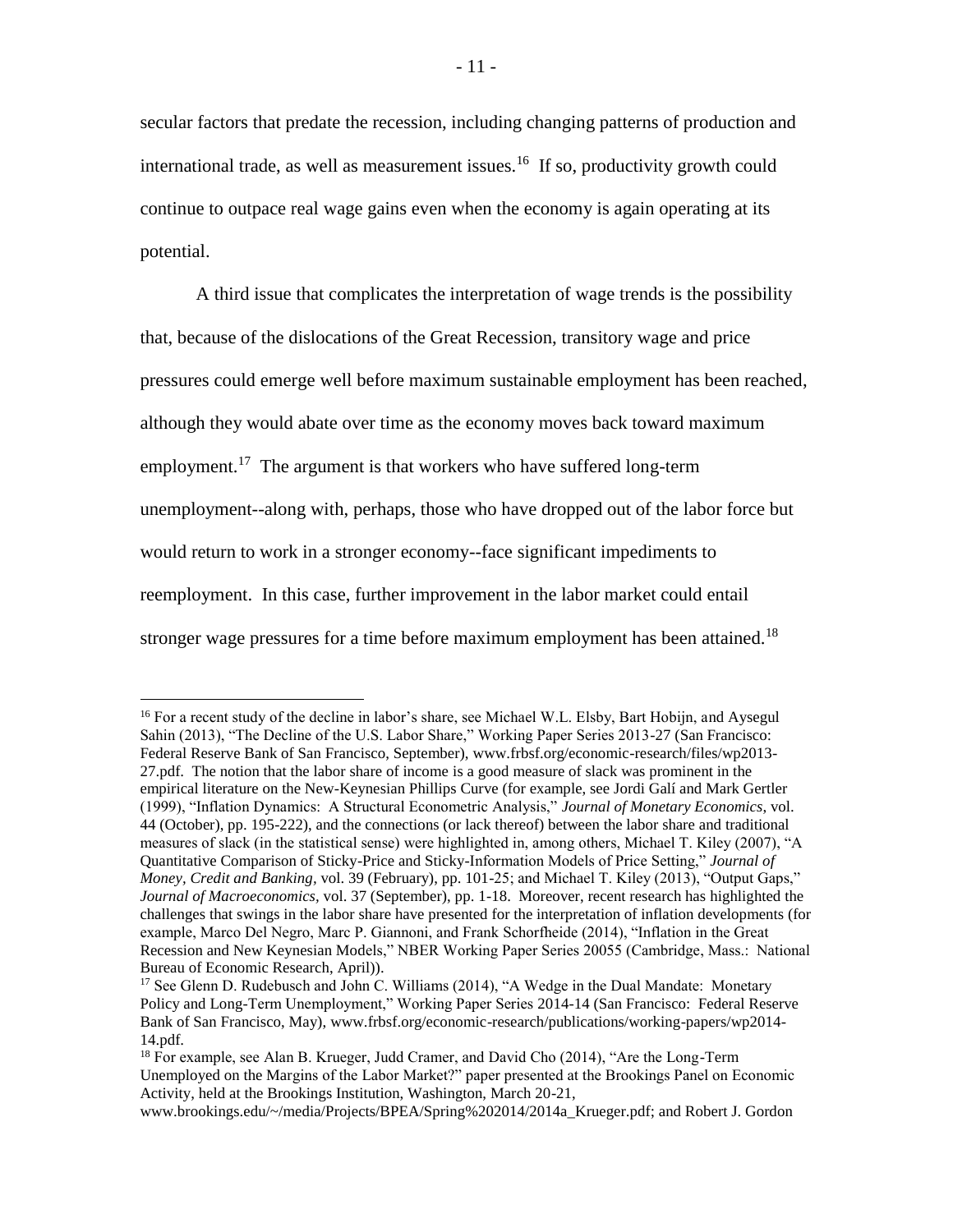## **Implications of Labor Market Developments for Monetary Policy**

The focus of my remarks to this point has been on the functioning of the labor market and how cyclical and structural influences have complicated the task of determining the state of the economy relative to the FOMC's objective of maximum employment. In my remaining time, I will turn to the special challenges that these difficulties in assessing the labor market pose for evaluating the appropriate stance of monetary policy.

Any discussion of appropriate monetary policy must be framed by the Federal Reserve's dual mandate to promote maximum employment and price stability. For much of the past five years, the FOMC has been confronted with an obvious and substantial degree of slack in the labor market and significant risks of slipping into persistent belowtarget inflation. In such circumstances, the need for extraordinary accommodation is unambiguous, in my view.

However, with the economy getting closer to our objectives, the FOMC's emphasis is naturally shifting to questions about the degree of remaining slack, how

<sup>(2013), &</sup>quot;The Phillips Curve Is Alive and Well: Inflation and the NAIRU during the Slow Recovery," NBER Working Paper Series 19390 (Cambridge, Mass.: National Bureau of Economic Research, August). For research highlighting potential alternative interpretations, see Michael T. Kiley (2014), "An Evaluation of the Inflationary Pressure Associated with Short- and Long-Term Unemployment," Finance and Economics Discussion Series 2014-28 (Washington: Board of Governors of the Federal Reserve System, March), www.federalreserve.gov/pubs/feds/2014/201428/201428pap.pdf; and Christopher Smith (2014), "The Effect of Labor Slack on Wages: Evidence from State-Level Relationships," FEDS Notes (Washington: Board of Governors of the Federal Reserve System, June 2),

www.federalreserve.gov/econresdata/notes/feds-notes/2014/effect-of-labor-slack-on-wages-evidence-fromstate-level-relationships-20140602.html.

The interaction of labor force participation and inflationary pressures has been understudied, in part because the strong trends in participation due to demographic factors have implied that it is difficult to identify the cyclical component. For an important example of a study demonstrating, within the core macroeconomic framework widely used in research, that movements in participation should be considered in models of wage and price determination, see Christopher J. Erceg and Andrew T. Levin (2013), "Labor Force Participation and Monetary Policy in the Wake of the Great Recession," IMF Working Paper WP/13/245 (Washington: International Monetary Fund, July), www.imf.org/external/pubs/ft/wp/2013/wp13245.pdf.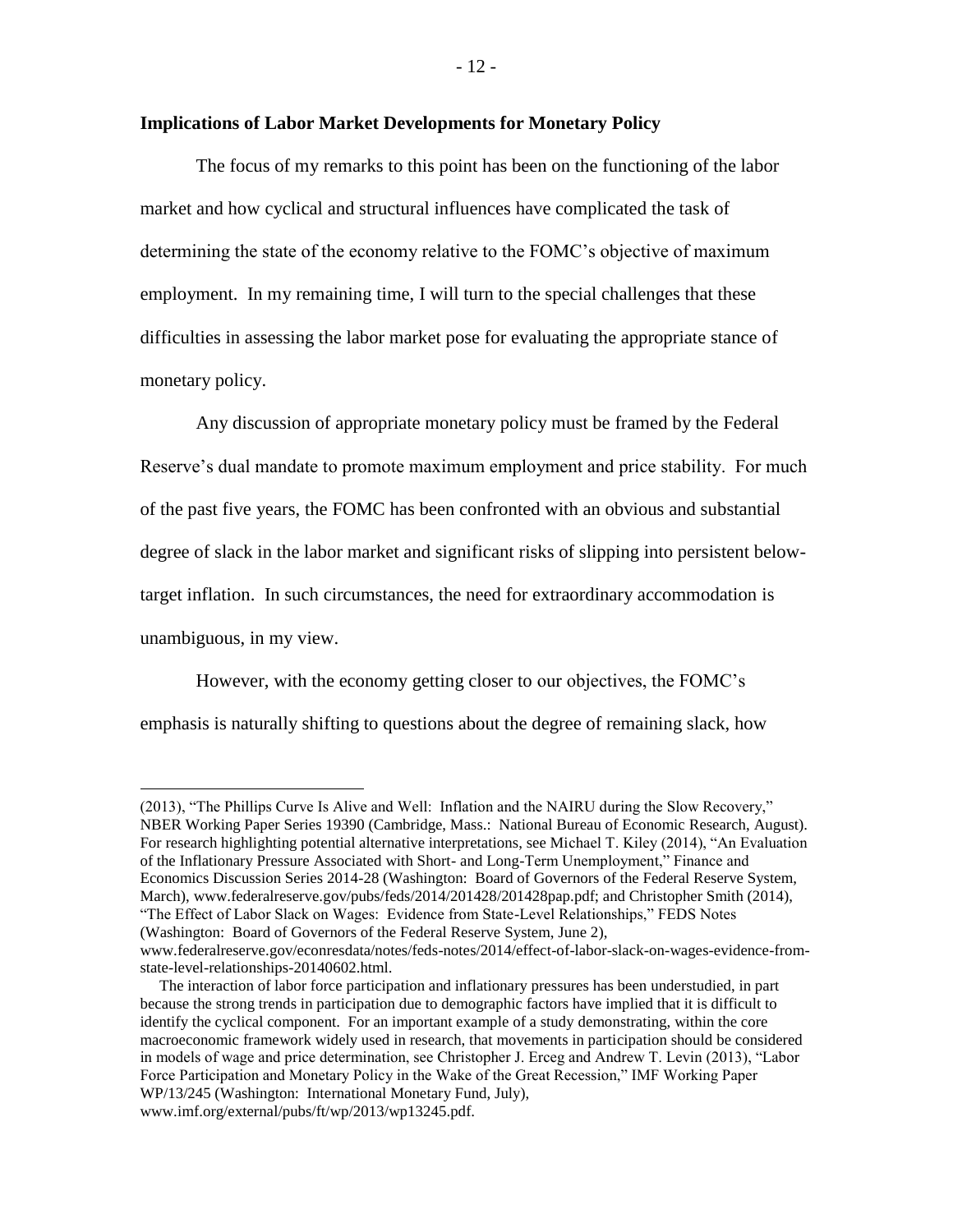quickly that slack is likely to be taken up, and thereby to the question of under what conditions we should begin dialing back our extraordinary accommodation. As should be evident from my remarks so far, I believe that our assessments of the degree of slack must be based on a wide range of variables and will require difficult judgments about the cyclical and structural influences in the labor market. While these assessments have always been imprecise and subject to revision, the task has become especially challenging in the aftermath of the Great Recession, which brought nearly unprecedented cyclical dislocations and may have been associated with similarly unprecedented structural changes in the labor market--changes that have yet to be fully understood.

So, what is a monetary policymaker to do? Some have argued that, in light of the uncertainties associated with estimating labor market slack, policymakers should focus mainly on inflation developments in determining appropriate policy. To take an extreme case, if labor market slack was the dominant and predictable driver of inflation, we could largely ignore labor market indicators and look instead at the behavior of inflation to determine the extent of slack in the labor market. In present circumstances, with inflation still running below the FOMC's 2 percent objective, such an approach would suggest that we could maintain policy accommodation until inflation is clearly moving back toward 2 percent, at which point we could also be confident that slack had diminished.

Of course, our task is not nearly so straightforward. Historically, slack has accounted for only a small portion of the fluctuations in inflation. Indeed, unusual aspects of the current recovery may have shifted the lead-lag relationship between a tightening labor market and rising inflation pressures in either direction. For example, as I discussed earlier, if downward nominal wage rigidities created a stock of pent-up wage

- 13 -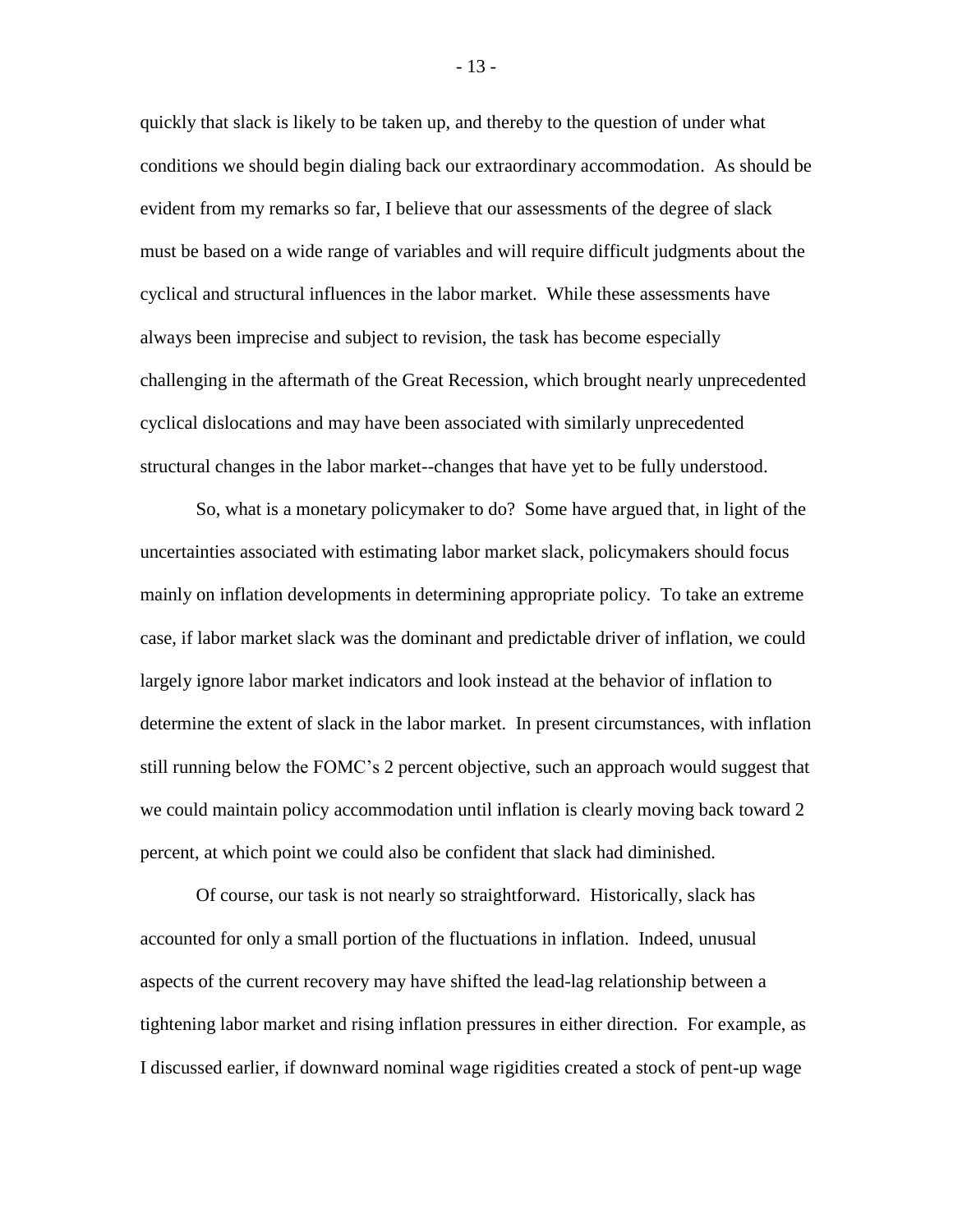deflation during the economic downturn, observed wage and price pressures associated with a given amount of slack or pace of reduction in slack might be unusually low for a time. If so, the first clear signs of inflation pressure could come later than usual in the progression toward maximum employment. As a result, maintaining a high degree of monetary policy accommodation until inflation pressures emerge could, in this case, unduly delay the removal of accommodation, necessitating an abrupt and potentially disruptive tightening of policy later on.

Conversely, profound dislocations in the labor market in recent years--such as depressed participation associated with worker discouragement and a still-substantial level of long-term unemployment--may cause inflation pressures to arise earlier than usual as the degree of slack in the labor market declines. However, some of the resulting wage and price pressures could subsequently ease as higher real wages draw workers back into the labor force and lower long-term unemployment.<sup>19</sup> As a consequence, tightening monetary policy as soon as inflation moves back toward 2 percent might, in this case, prevent labor markets from recovering fully and so would not be consistent with the dual mandate.

Inferring the degree of resource utilization from real-time readings on inflation is further complicated by the familiar challenge of distinguishing transitory price changes from persistent price pressures. Indeed, the recent firming of inflation toward our 2 percent goal appears to reflect a combination of both factors.

These complexities in evaluating the relationship between slack and inflation pressures in the current recovery are illustrative of a host of issues that the FOMC will be

<sup>&</sup>lt;sup>19</sup> See Rudebusch and Williams, "A Wedge in the Dual Mandate," in note 17.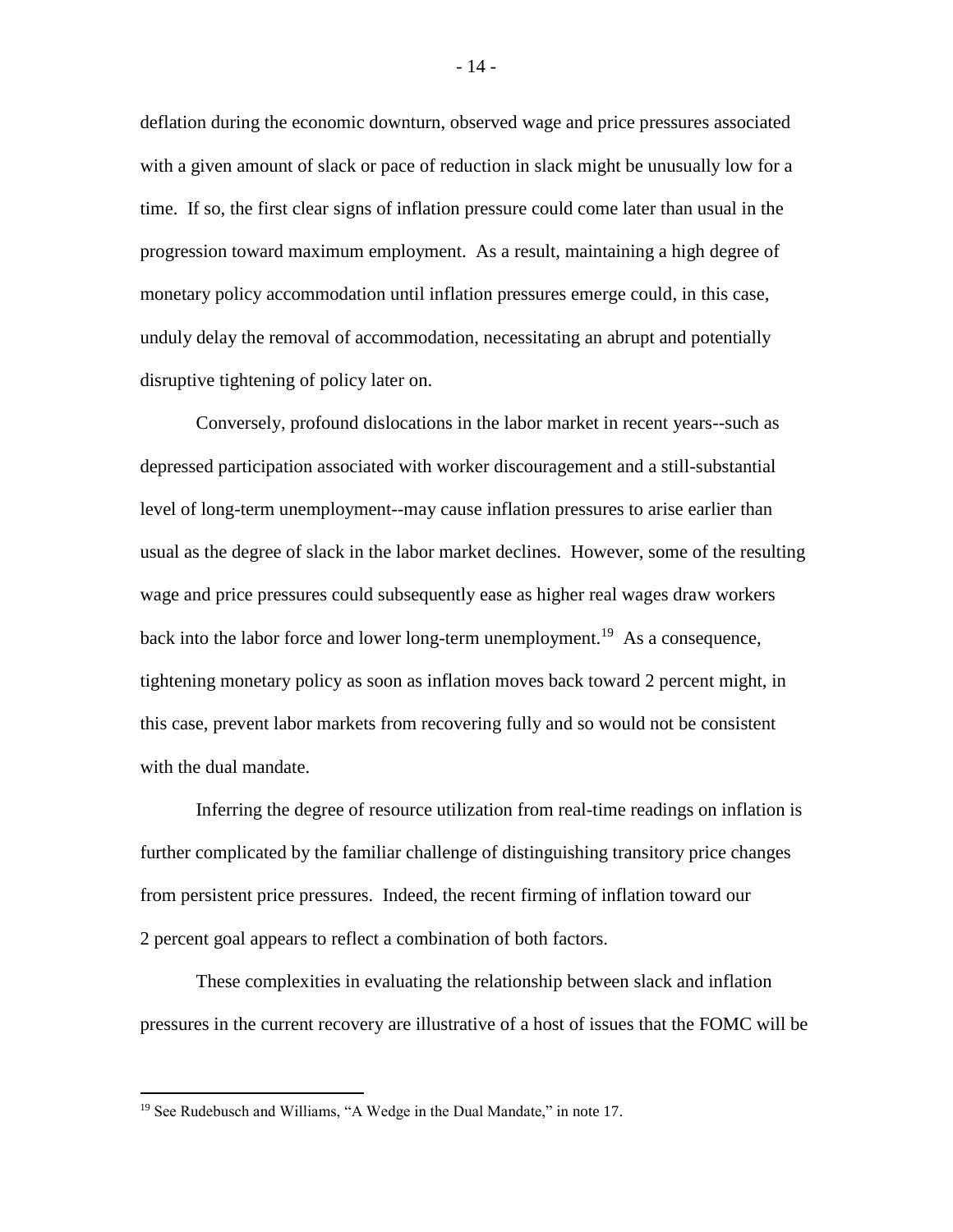grappling with as the recovery continues. There is no simple recipe for appropriate policy in this context, and the FOMC is particularly attentive to the need to clearly describe the policy framework we are using to meet these challenges. As the FOMC has noted in its recent policy statements, the stance of policy will be guided by our assessments of how far we are from our objectives of maximum employment and 2 percent inflation as well as our assessment of the likely pace of progress toward those objectives.

At the FOMC's most recent meeting, the Committee judged, based on a range of labor market indicators, that "labor market conditions improved."<sup>20</sup> Indeed, as I noted earlier, they have improved more rapidly than the Committee had anticipated. Nevertheless, the Committee judged that underutilization of labor resources still remains significant. Given this assessment and the Committee's expectation that inflation will gradually move up toward its longer-run objective, the Committee reaffirmed its view "that it likely will be appropriate to maintain the current target range for the federal funds rate for a considerable time after our current asset purchase program ends, especially if projected inflation continues to run below the Committee's 2 percent longer-run goal, and provided that longer-term inflation expectations remain well anchored. $2^{21}$  But if progress in the labor market continues to be more rapid than anticipated by the Committee or if inflation moves up more rapidly than anticipated, resulting in faster convergence toward our dual objectives, then increases in the federal funds rate target could come sooner than the Committee currently expects and could be more rapid thereafter. Of course, if

<sup>&</sup>lt;sup>20</sup> See paragraph 1 of Board of Governors of the Federal Reserve System  $(2014)$ , "Federal Reserve Issues" FOMC Statement," press release, July 30,

www.federalreserve.gov/newsevents/press/monetary/20140730a.htm.

<sup>21</sup> See paragraph 5 in Board of Governors, "FOMC Statement" (July 2014), in note 20.